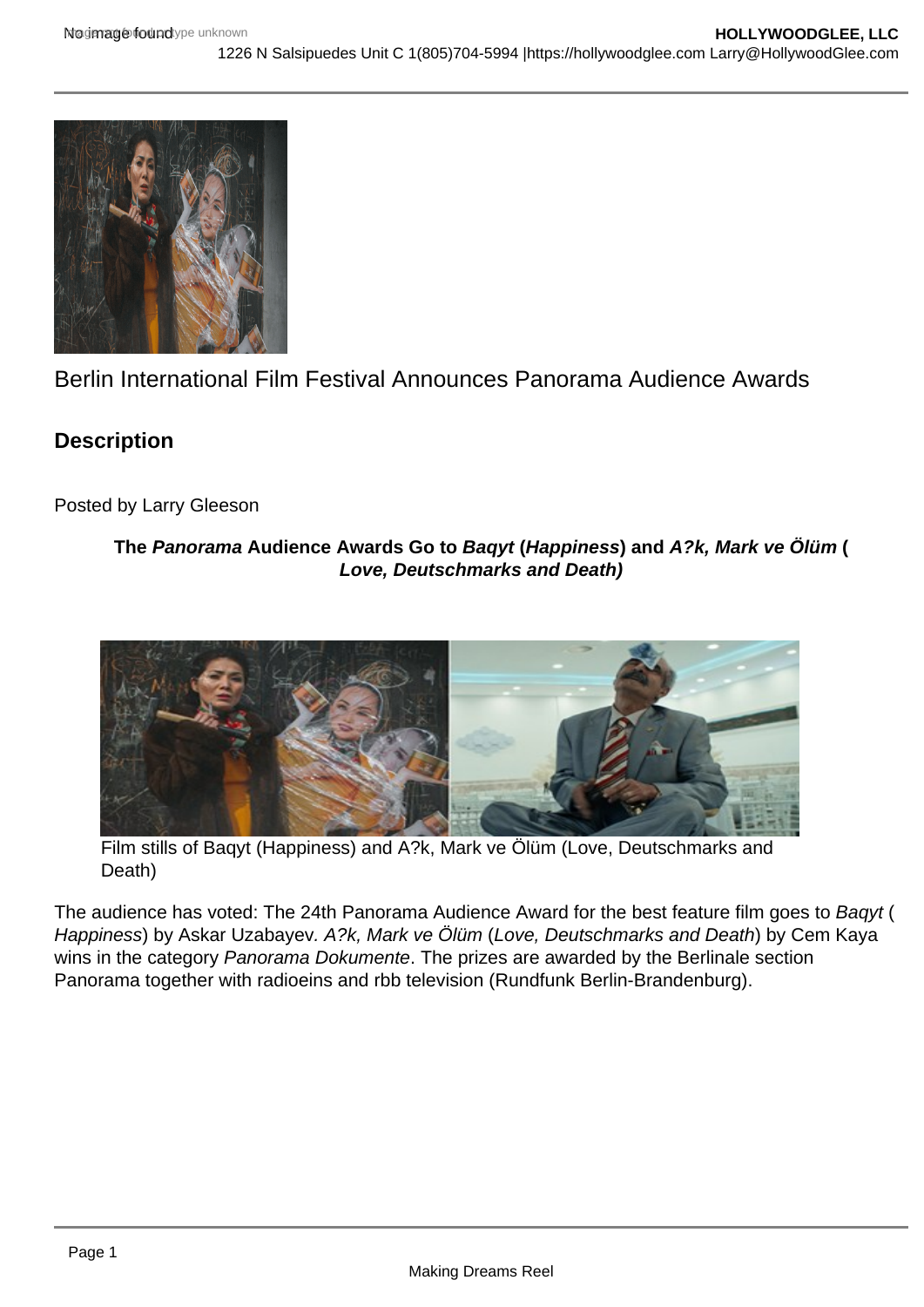Film still of Baqyt (Happiness)

In the film [Baqyt](https://www.berlinale.de/en/programme/programme/detail.html?film_id=202208940), the main character wears orange for her job as an influencer and a broad smile. The "Happiness" brand is her doctrine, but her home is a dark place where brute force has ruled for years. This film shows us what it costs to escape the trap of misogyny.

A?k, Mark ve Ölüm (Love, Deutschmarks and Death)

Cem Kaya's dense documentary essay [A?k, Mark ve Ölüm](https://www.berlinale.de/en/programme/programme/detail.html?film_id=202208694) (Love, Deutschmarks and Death) celebrates 60 years of Turkish music in Germany. An alternative post-war history that is at the same time a musical Who's Who – from Yüksel Özkasap to Derdiyoklar and Muhabbet.

The award-winning feature film will be shown on Sunday, February 20, at 6 pm, the winner of the Panorama Dokumente at 9 pm. Both screenings will take place at Zoo Palast 1.

The Panorama Audience Award has been bestowed since 1999. As of 2011, both the best feature film and the best documentary have been honoured. During the Berlinale, all cinema-goers are invited to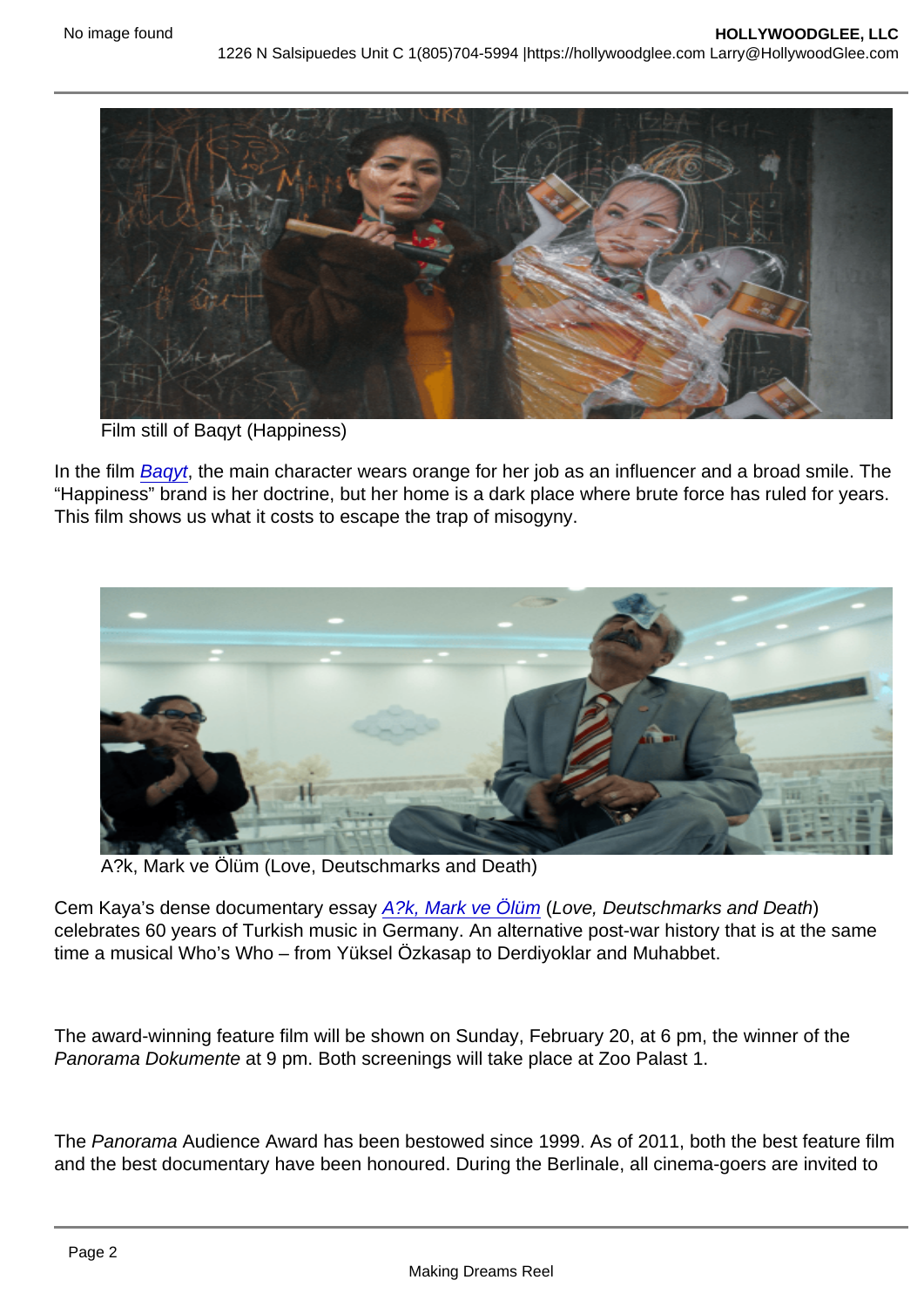rate the films in the Panorama section on a voting card. In total around 8,000 votes were cast and evaluated.

This year, Panorama presented a total of 29 feature films from 33 production countries, ten of them were in Panorama Dokumente.

## **Panorama Audience Award Winner – Feature Film 2022:**

**Baqyt** (Happiness)

Kazakhstan

by Askar Uzabayev

2nd Place Panorama Audience Award Winner – Feature Film 2022:

## **Klondike**

Ukraine / Turkey

by Maryna Er Gorbach

## **3rd Place Panorama Audience Award Winner – Feature Film 2022:**

#### **Fogaréu**

Brazil / France

by Flávia Neves

## **Panorama Audience Award Winner –Panorama Dokumente 2022:**

**A?k, Mark ve Ölüm** (Love, Deutschmarks and Death)

Germany

by Cem Kaya

2nd Place Panorama Audience Award Winner – Panorama Dokumente 2022:

#### **Nel mio nome** (Into My Name)

Italy

by Nicolò Bassetti